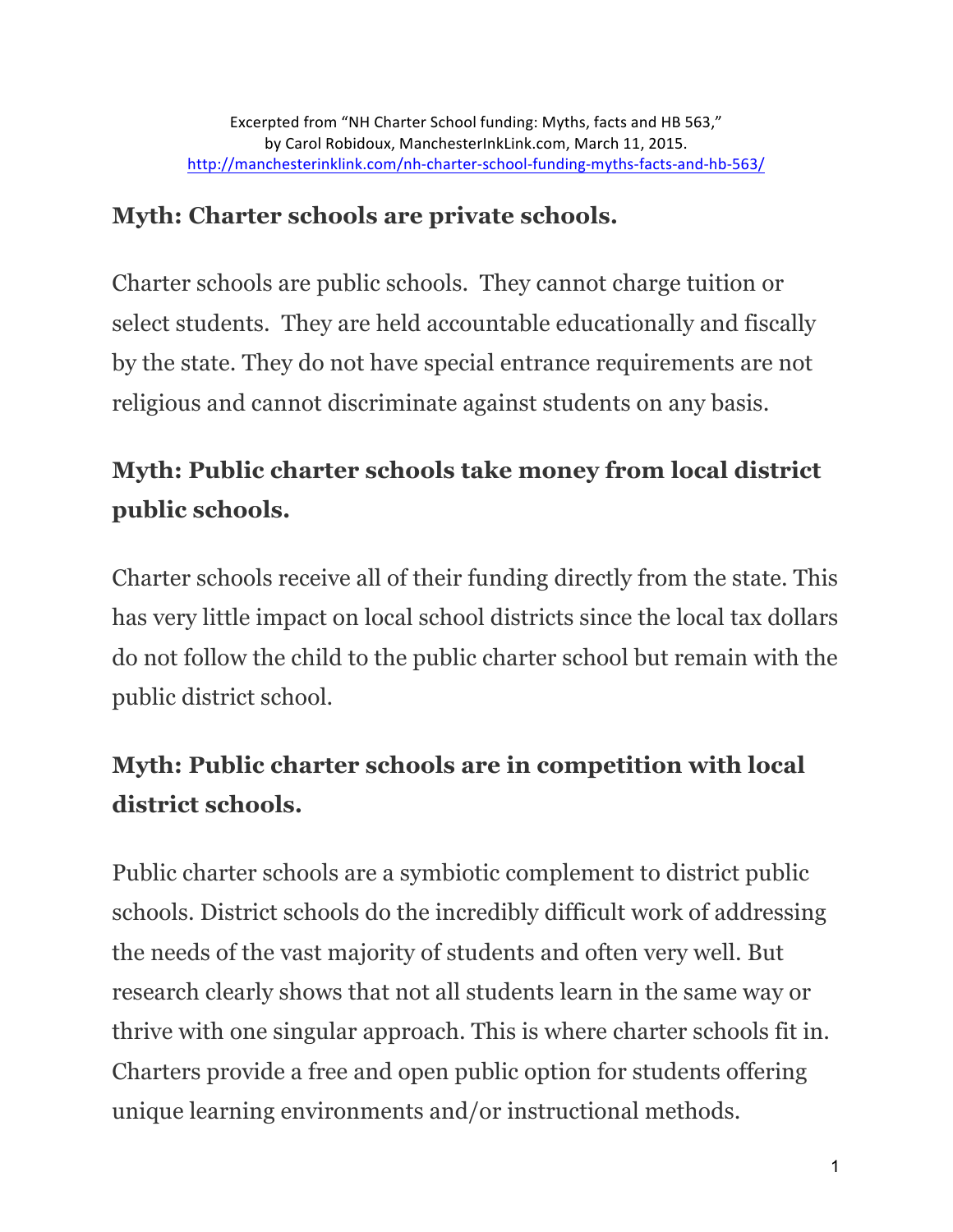# **Myth: Public charter schools are not held financially accountable.**

Since public charter schools are funded with public dollars, they are required by law to be held accountable for how taxpayer dollars are spent with regular audits and ongoing reviews from their authorizing entities. NH public charter schools are required to submit quarterly and annual financial reports to the NH DOE and have a fiduciary responsibility to the state of NH.

#### **Myth: Public charter schools are not accountable to state educational standards.**

Public charter schools are required to meet all state and federal education standards, just like traditional public schools. In addition, they are judged on how well they meet student achievement goals established by their charter contracts and programmatic evaluations by their authorizers. All public charter schools must meet rigorous academic, financial and managerial standards in order to be reauthorized every five years.

#### **Myth: Public charter school teachers are unqualified.**

NH Charter law requires that at least 1/2 of all lead teachers be NH certified. Public charter schools seek teachers whose interests match the needs of their mission. Many of these are certified in traditional teaching methods, some in non-traditional approaches. In fact, charter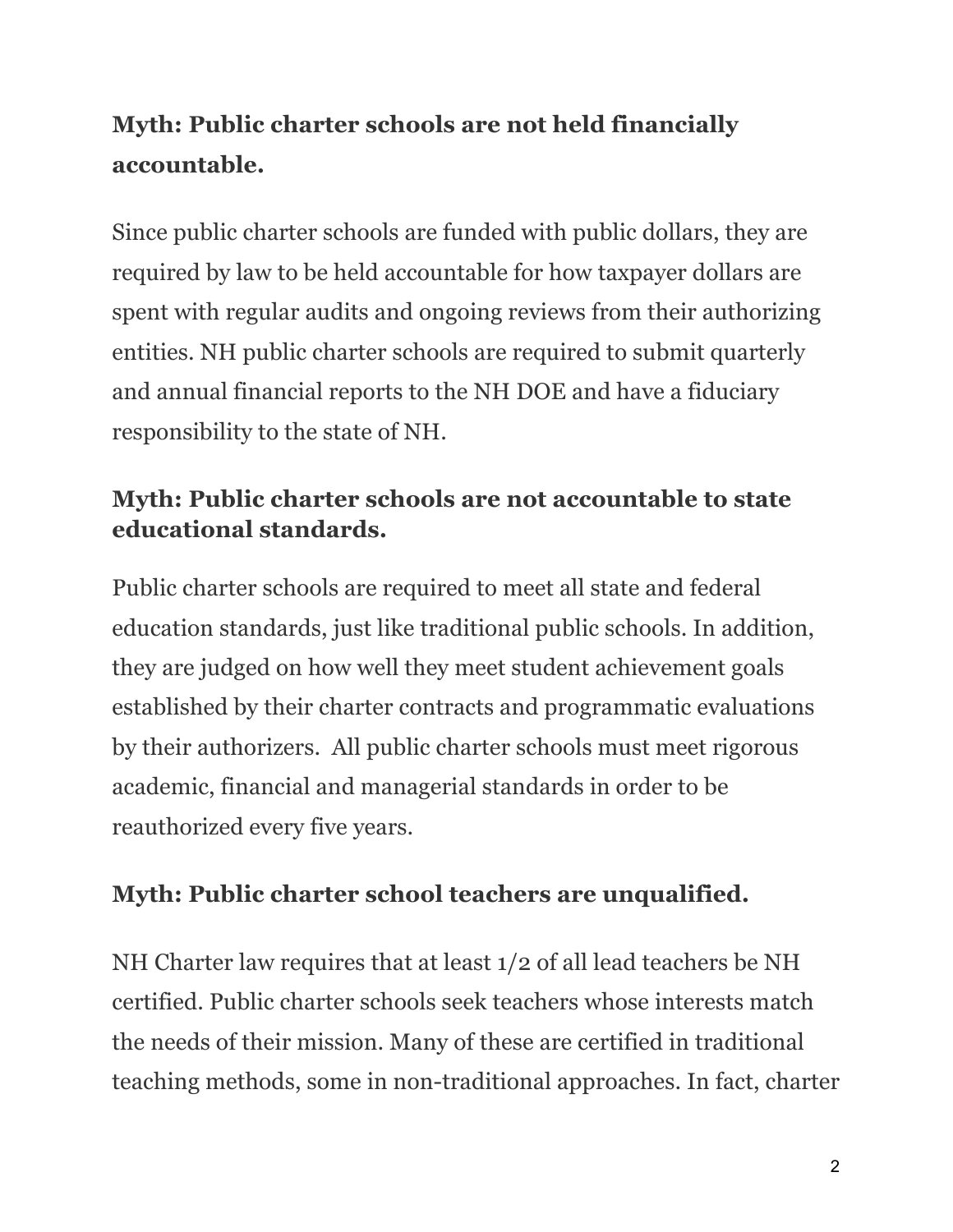schools often attract a greater variety of teachers than may typically teach in traditional/neighborhood public schools.

# **Myth: Public charter schools cherry pick the best students and parents away from district schools.**

Federal and state laws require public charter schools enroll to students by lottery. Any student can apply from anywhere in NH to NH stateissued charter schools.

#### **Myth: Public charter schools can teach whatever they want.**

Public charter schools have some flexibility in curriculum and instruction, but have been expected to use the NH Curriculum Frameworks as a guide currently and move now the Common Core. Public charter school students take the same standardized state tests as other public school students. The NH DOE judges successful academic outcomes of charter schools in large part on those test results.

### **Myth**: **NH Charter School Board Trustees are self-appointed.**

NH public charter school Board face the same challenges to populate their volunteer boards as public district schools. While not publically elected, these members are selected by current Board Trustees based on the skills they need to round out the school's needs, so that the Boards can best oversee the financial and functional health of the school and its programming.